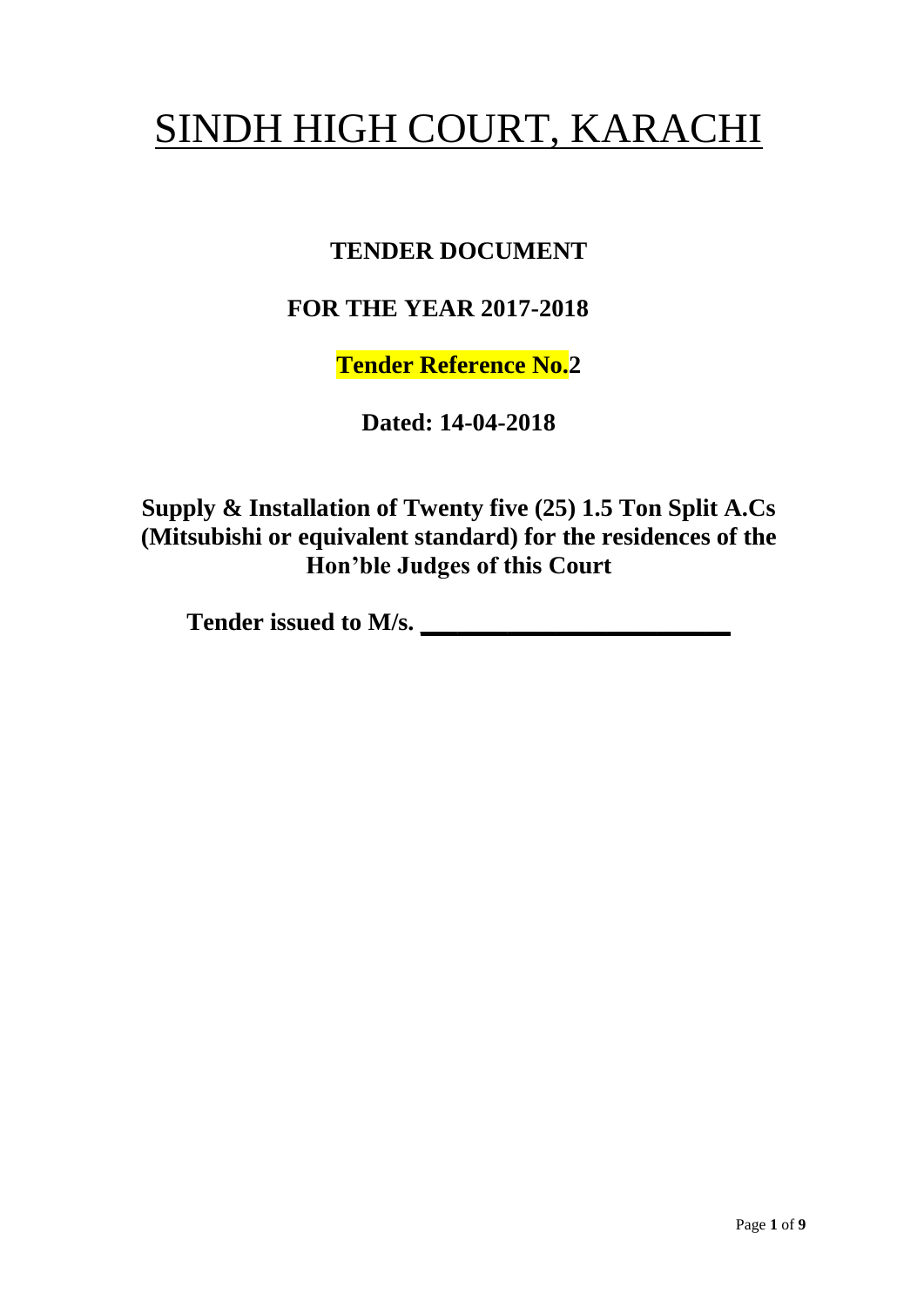## **Contents**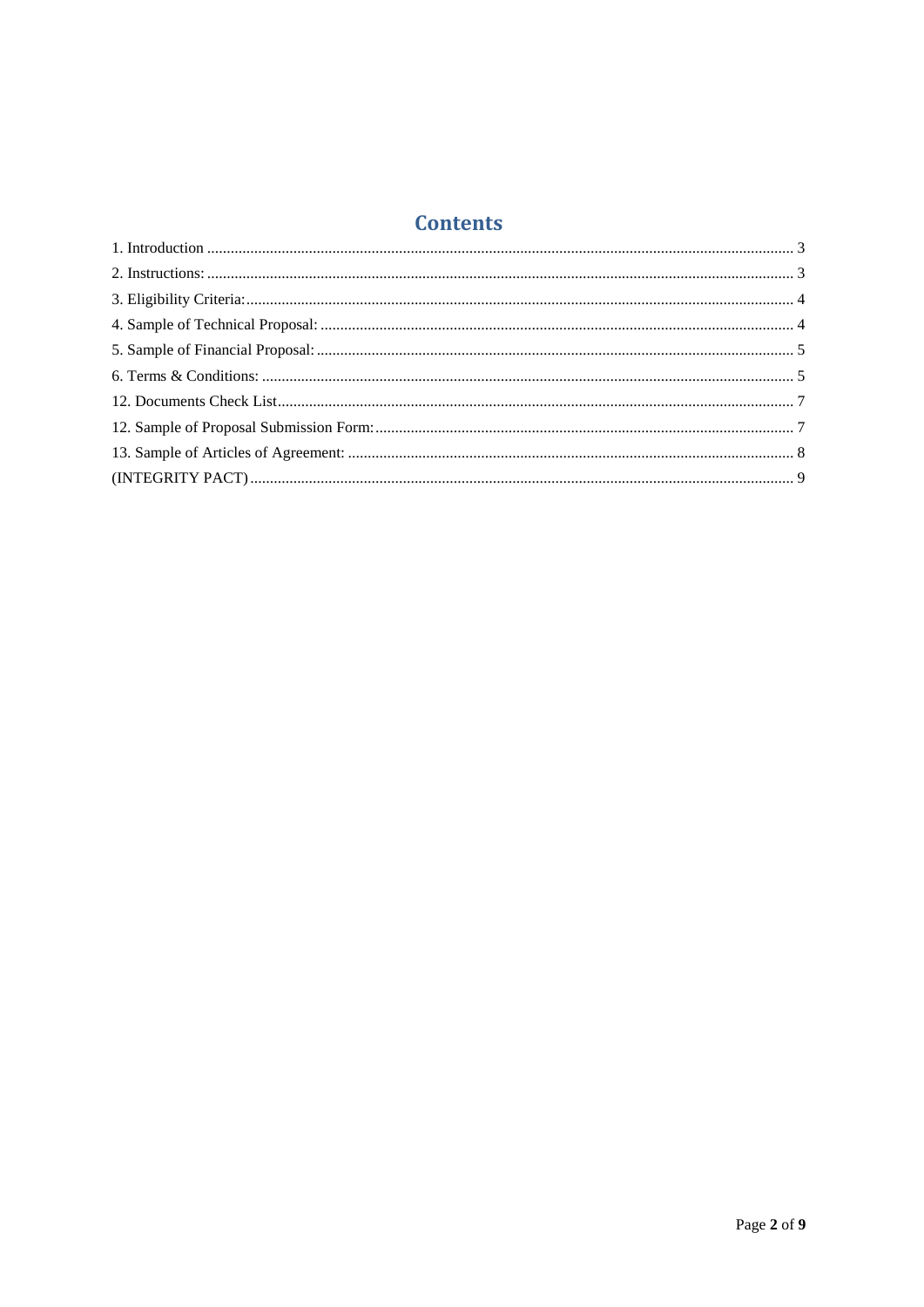#### <span id="page-2-0"></span>**1. Introduction**

Dear Tenderer:

The **SINDH HIGH COURT (SHC)** is the highest judicial institution of the province of [Sindh.](https://en.wikipedia.org/wiki/Sindh) We are interested to purchase **twenty five (25) 1.5 ton Split A.Cs (Mitsubishi or equivalent standard) for the residences of the Hon'ble Judges of this Court,** as mentioned in tender document, from your esteemed firm / agency. SHC reserves the right to increase/ decrease the quantities as per requirement in the light of availability of funds, as per rules.

Tender document which includes full details of items and other terms & conditions can be downloaded **free of cost** from [www.sindhhighcourt.gov.pk](http://www.sindhhighcourt.gov.pk/) and [www.spprasindh.gov.pk](http://www.spprasindh.gov.pk/)

You are requested to attach firm / agency profile etc. along with the Tender Document. Financial Proposal should be submitted in sealed envelope.

Please mention "**Tender Number**" at top left corner of the envelope. SHC reserves the right to accept or reject any or all tender(s) or terminate proceedings at any stage in accordance to the rules & regulations framed by SPPRA.

#### <span id="page-2-1"></span>**2. Instructions:**

- (a) The Sindh High Court, Karachi (SHC) expects that aspirant vendors should furnish all the required documents to ensure a transparent and genuine presentation.
- (b) It is of utmost important to fill in the Tender Form in writing in ink or type. Do not leave any column/item blank. **If you want to leave the item/column un-answered please, write "Doesn't Apply/Doesn't Arise**'. If you need more space please attach a paper & clearly mention item/column name or number etc. that referred the column/item of the Tender Form.
- (c) Tender document which includes full details of items and other terms & conditions may be downloaded **free of cost** from [www.sindhhighcourt.gov.pk](http://www.sindhhighcourt.gov.pk/) and [www.spprasindh.gov.pk](http://www.spprasindh.gov.pk/)
- (d) The **last date to submit the Tender Document, separate technical & financial proposals in sealed envelopes is 30th April, 2018 by 10:30 a.m.** in the Office of the Director General (Finance & Accounts), Sindh High Court, Karachi. **The technical proposals will be opened on the same day at 11:00 a.m.** in the presence of representatives who may care to attend. Date and time of opening of financial proposals of technically qualified bids will be communicated to successful bidders in advance.
- (e) **Bid Security of 1% of total charges** will be deposited along with Tender Document in shape of BID SECURITY FORM OR PAY ORDER IN THE FAVOUR OF REGISTRAR, SINDH HIGH COURT.
	- (f) Should you need further any assistance / guidance please feel free to contact No. 021-99207776.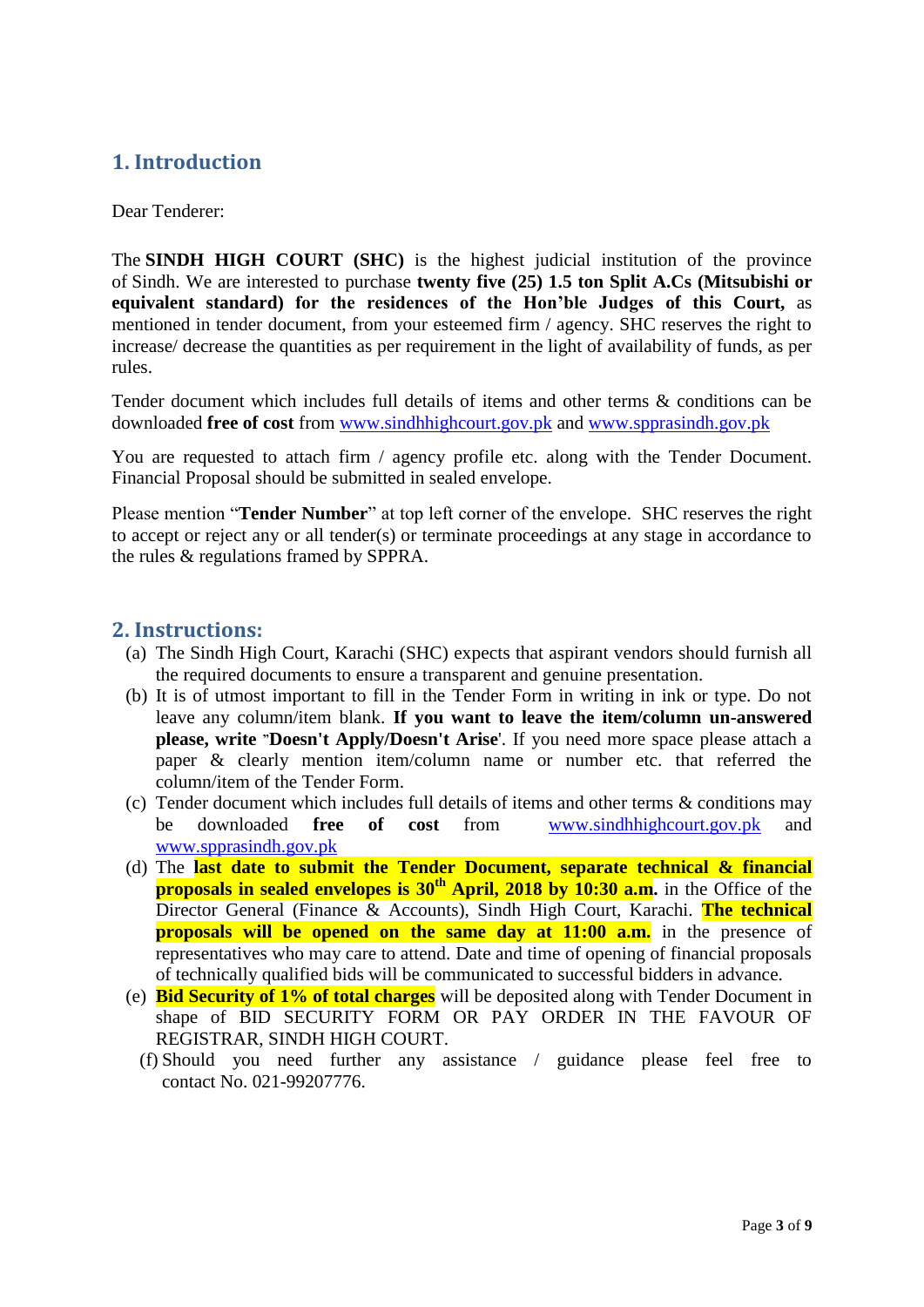# <span id="page-3-0"></span>**3. Eligibility Criteria:**

| <b>S.No.</b>   | <b>Eligibility Criteria</b>                                                   | <b>Requirement</b> |
|----------------|-------------------------------------------------------------------------------|--------------------|
|                | Profile of company/firm along with relevant documents                         | Mandatory          |
| $\overline{2}$ | Sales Tax Registration (copy required)                                        | Mandatory          |
| 3              | Income Tax Registration (copy required)                                       | Mandatory          |
| $\overline{4}$ | Certificate of dealership or sole distributor (copy required)                 | Mandatory          |
| $\overline{5}$ | Copies of at least ten (10) purchase orders of similar nature during the last | Mandatory          |
|                | three years along with Completion Certificate for the work completed.         |                    |
| 6              | Undertaking on judicial stamp paper that firm has never been blacklisted      | Mandatory          |
|                | by any government semi government, autonomous and stated owned                |                    |
|                | organization.                                                                 |                    |
| $\overline{7}$ | Average Financial turnover of at least Rs. 50 million per annum during the    | Mandatory          |
|                | last three years. (financial statement or bank statement or both are          |                    |
|                | required)                                                                     |                    |

# <span id="page-3-1"></span>**4. Sample of Technical Proposal:**

| <b>Brand Name</b>                    |                                           |
|--------------------------------------|-------------------------------------------|
| <b>Make</b>                          |                                           |
| <b>Model</b>                         |                                           |
| Date of Launching of Model           |                                           |
|                                      |                                           |
| Expected date/month/year of end of   |                                           |
| manufacturing of product             |                                           |
|                                      |                                           |
| Video of model mentioning<br>the     | Attach CD/DVD/UBS with technical proposal |
| specifications of 1.5 ton Split A.Cs |                                           |
| (maximum 5 minutes duration)         |                                           |

| <b>Requirements of Sindh High Court</b> |                        | <b>Specifications offered by</b><br>bidder<br>(kindly do not leave any<br>box blank, else technical<br>proposal will not<br>be<br>considered) | <b>Compliance</b><br>(Yes/No) |
|-----------------------------------------|------------------------|-----------------------------------------------------------------------------------------------------------------------------------------------|-------------------------------|
| <b>Brand</b>                            | Mitsubishi<br>$\alpha$ |                                                                                                                                               |                               |
|                                         | equivalent standard    |                                                                                                                                               |                               |
| <b>Country of</b>                       | Japan/ Thailand/ UK/   |                                                                                                                                               |                               |
| Origin                                  | USA or equivalent      |                                                                                                                                               |                               |
| Cooling                                 | $1.5$ Ton              |                                                                                                                                               |                               |
| Capacity                                |                        |                                                                                                                                               |                               |
| <b>Compressor</b>                       | Rotary                 |                                                                                                                                               |                               |
| <b>Type</b>                             | Japan/ Thailand/ UK/   |                                                                                                                                               |                               |
|                                         | USA or equivalent      |                                                                                                                                               |                               |
| <b>Cooling Coil</b>                     | Copper Pipe of 22      |                                                                                                                                               |                               |
|                                         | gauze                  |                                                                                                                                               |                               |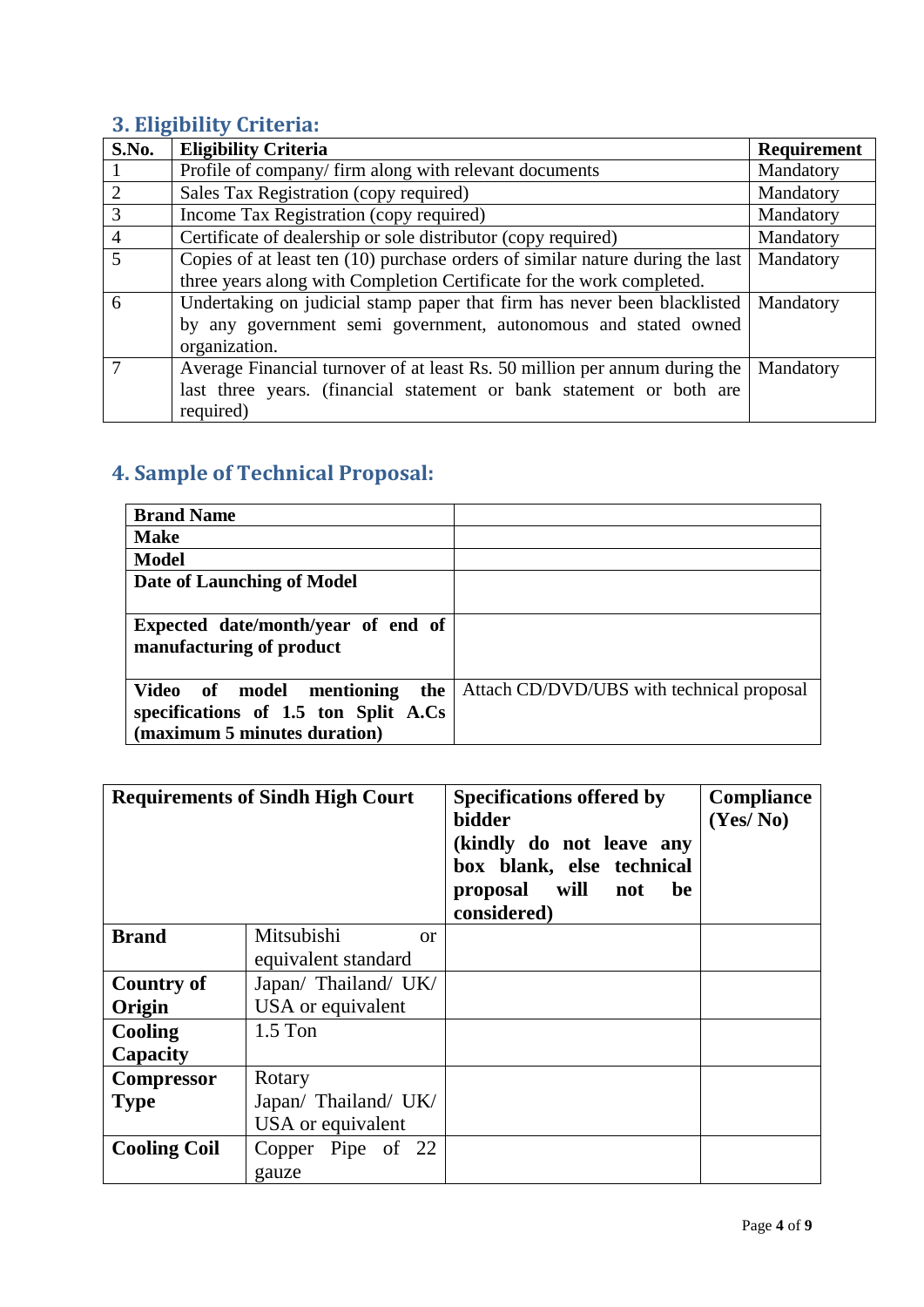## <span id="page-4-0"></span>**5. Sample of Financial Proposal:**

- 1. Financial proposal should be sealed in separate envelope.
- 2. Rates should be inclusive of all types of taxes.

| <b>Particulars</b>                  | Price inclusive of all taxes,  |
|-------------------------------------|--------------------------------|
|                                     | transportation, installation   |
|                                     | etc (in words $\&$ figure) Rs. |
| Per unit cost of 1.5 ton Split A.C. |                                |

#### <span id="page-4-1"></span>**6. Terms & Conditions:**

- 1. **Bidding Method**: Single Stage-Two Envelopes method will be adopted for bidding process as per SPPRA Rules.
- 2. **Company Profile:** Company Profile along with relevant documents be attached with this document.
- 3. **Validity Period:** The procurement contract will be awarded within bid **validity period i.e. 90 days** as per SPRRA Rules.
- 4. **Issuance of Purchase Order**: Purchase Order shall be issued from the office of the Assistant Registrar (Budget Branch) of Sindh High Court.
- 5. **Receiving/Acceptance of Purchase Order:** The vendor will sign the copy of the Purchase Order as acknowledgement.
- 6. **Time of Delivery of Good:** The delivery should be made by the supplier as per purchase order.
- 7. **Delayed Delivery:** 2% penalty of the total amount will be imposed per day for which the company/firm/agency failed to deliver within the delivery/execution period.
- 8. **Inspection:** Physical inspection will be carried out by Assistant Registrar, Resident-II Branch of SHC. Ordered material is subject to final inspection at the time of delivery.
- 9. **Quantity Delivered:** Competent Authority reserves the right to increase/decrease the quantity as per requirement and availability of funds, as per rules.
- 10. **Payment Term:** Payment shall not be made in advance and against partial deliveries.
- 11. **Condition of Goods**: All items must meet in all respects with the specifications & conditions of the Order and must be in good condition & conform to the best industrial quality standards; otherwise they will be liable to be rejected as per rules.
- 12. **Rejection of Goods:** We reserve the right to cancel any or all the items if material is not in accordance with our specification or if the delivery is delayed.
- 13. **Disclosure of Confidential Script/Material:** All rights reserve with the SHC and no information either in written/electronic media/copying form should be disseminated without the permission of the authority.
- 14. **Submission of Bills/Invoices:** Invoice/bill, Purchase Order & Delivery Challan should be submitted in the office of Assistant Registrar (Budget Branch) of Sindh High Court.
- 15. **Bid Security:** All bids must be accompanied by an earnest money/ security of **1% of total bid amount**. The bid security of unsuccessful bidder will be released by SHC after award of work or after expiry of bid validity period as per rules whereas the bid security money of successful bidder will be released after delivery of product.
- 16. **Price / Rate:** Price / rate must be quoted on Bill of Quantity Form only and submitted in sealed envelope. Price/ rate shall include all taxes, duties, levies, charges, insurance,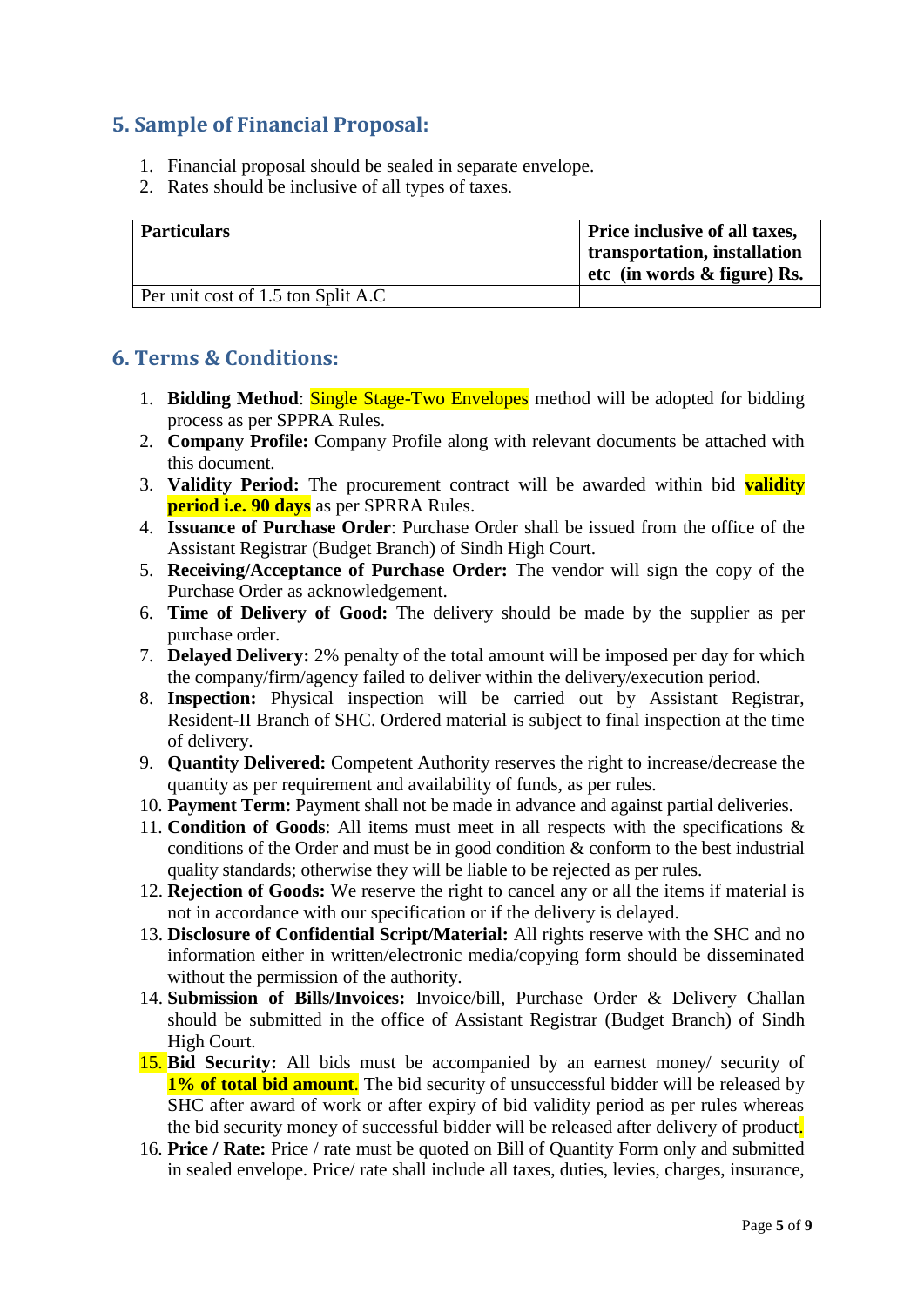freight, transportation etc. All currency in the proposal shall be quoted in Pakistani Rupees (PKR). The Bid prices and rates are fixed during contract and under no circumstance shall any contractor be entitled to claim enhanced rates for any item in this contract.

- 17. **Resolution of Differences:** In case of any difference or dispute arises between the parties, the same shall be dealt with as per rules.
- 18. **Rules, Regulations & Policies:** All rules, regulations and policies will be governed in accordance to the SPPRA.
- 19. **General Sales Tax:** General Sales Tax will be paid on applicable items only by the company/firm/agency.
- 20. **Rights:** SHC reserve the right to accept or reject any or all tender(s) or terminate proceedings at any stage in accordance to the rules & regulations framed by SPPRA.
- 21. **Mistakes in Calculation:** The contractor/ supplier will be liable for any mistakes in calculation of price/ rate and amount and shall be liable to suffer the loss arises at any stage of contract, due to mistakes in calculation or tax rates.
- 22. **Government tax(es), levi(es) and charges(s)**: All Government taxes (including Income tax and stamp duty), levies and charges will be charged as per applicable rates / denomination of Purchase / Work Order.
- 23. **Stamp Duty**: Stamp duty will be levied as per rules.
- 24. **Other**: SSPRA Rules will be followed for all other terms and conditions not specified/ mentioned/ ambiguous in this tender document. Kindly read SPPRA Rules available on [www.spprasindh.gov.pk](http://www.spprasindh.gov.pk/) for further details.

It is hereby certified that the terms and conditions have been read, agreed upon and signed.

| Name:             |  |
|-------------------|--|
| Designation:      |  |
| Signature & stamp |  |
| <b>Cell No</b>    |  |

It is hereby certified that the terms and conditions have been read, agreed upon and signed.

| M/s.                       |  |
|----------------------------|--|
| Year of Establishment      |  |
| Name of contact Person     |  |
| Address                    |  |
| Sales Tax Registration No. |  |
| National Tax No.           |  |
| Mobile No.                 |  |
| Telephone No.              |  |
| Fax No.                    |  |
| E-mail                     |  |
| Banker's Name and Contact  |  |
| Details                    |  |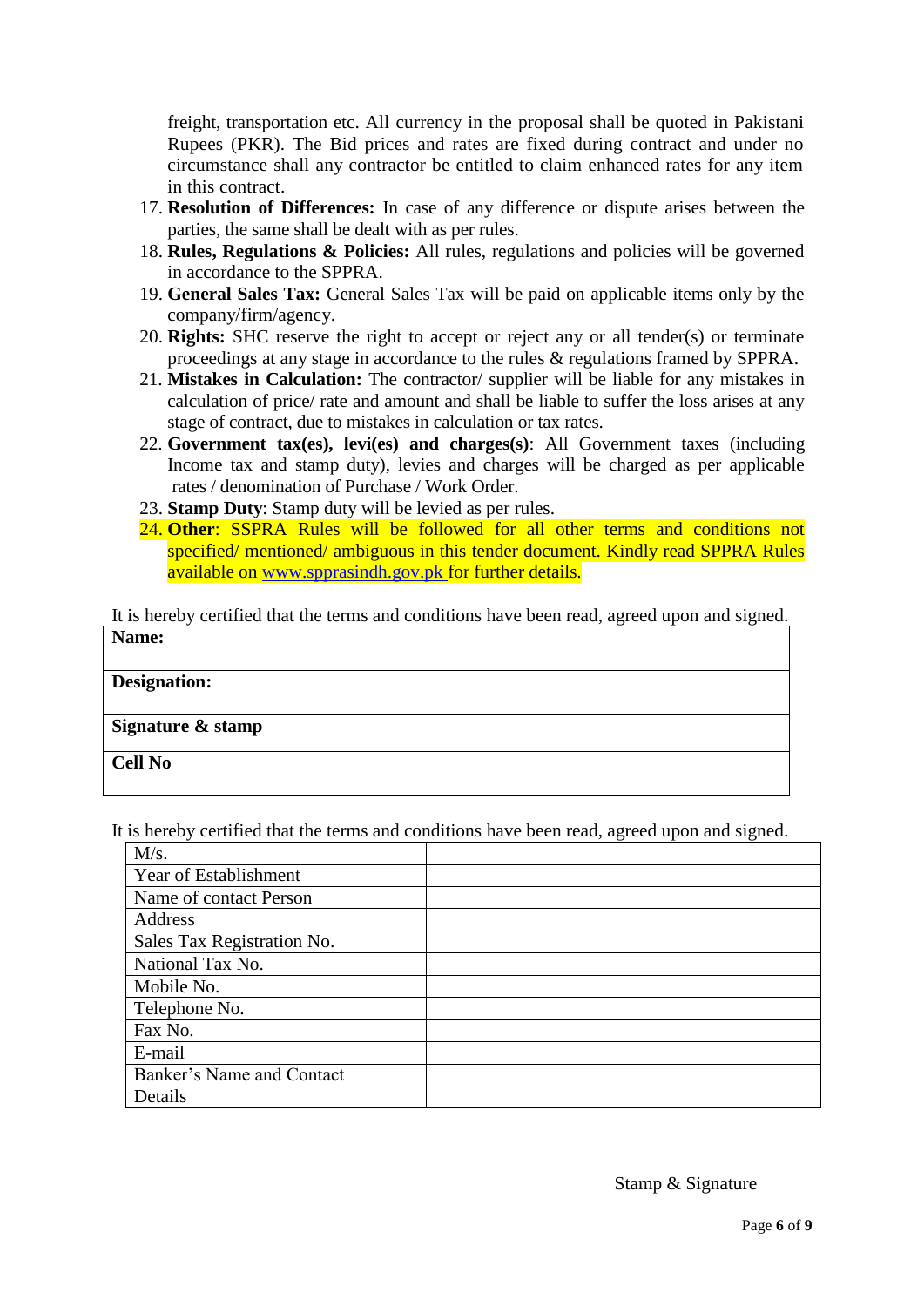#### <span id="page-6-0"></span>**12. Documents Check List**

| S.No           | <b>Description</b>                                    | Yes/No |
|----------------|-------------------------------------------------------|--------|
|                | Company Profile                                       |        |
| $\overline{2}$ | Copy of Sales Tax Registration                        |        |
| $\overline{3}$ | Copy of Income Tax Registration                       |        |
| $\overline{4}$ | Copy of certificate of dealership or sole distributor |        |
| $\overline{5}$ | Copies of Purchase Orders & Completion Certificate    |        |
| 6              | Undertaking on judicial stamp paper                   |        |
|                | <b>Financial Statements</b>                           |        |
| 8              | <b>Bank Statements</b>                                |        |
| 9              | <b>Bid Security</b>                                   |        |
| 10             | Video demonstration of 1.5 ton Split A.C in           |        |
|                | CD/DVD/USB                                            |        |
| 11             | Brochure of product                                   |        |

All the above mentioned documents/ requirements have been furnished.

| Name:               |  |
|---------------------|--|
| <b>Designation:</b> |  |
| Signature & stamp   |  |
| <b>Cell No</b>      |  |

## <span id="page-6-1"></span>**12. Sample of Proposal Submission Form:**

To be printed on the letter head of firm.

| Tender Reference No. |  |
|----------------------|--|
|                      |  |

Dated  $\Box$ 

Name of Contract:

The Learned Registrar, Sindh High Court, Karachi.

Dear Sir,

We, the undersigned, offer to provide our services for "\_\_\_\_\_\_\_\_\_\_\_\_\_\_\_\_\_\_\_\_\_\_", as a Bid, sealed in an envelope.

We understand you are not bound to accept any Proposal you receive and reserves the right to accept or reject any offer and to annul the bidding process and reject all proposals without assigning any reason or having to owe any explanation whatsoever.

The decision of Purchase Committee shall be final and cannot be challenged on any ground at any forum and the Purchase Committee will not be liable for any loss or damage to any party acting in reliance thereon. Sincerely,

Name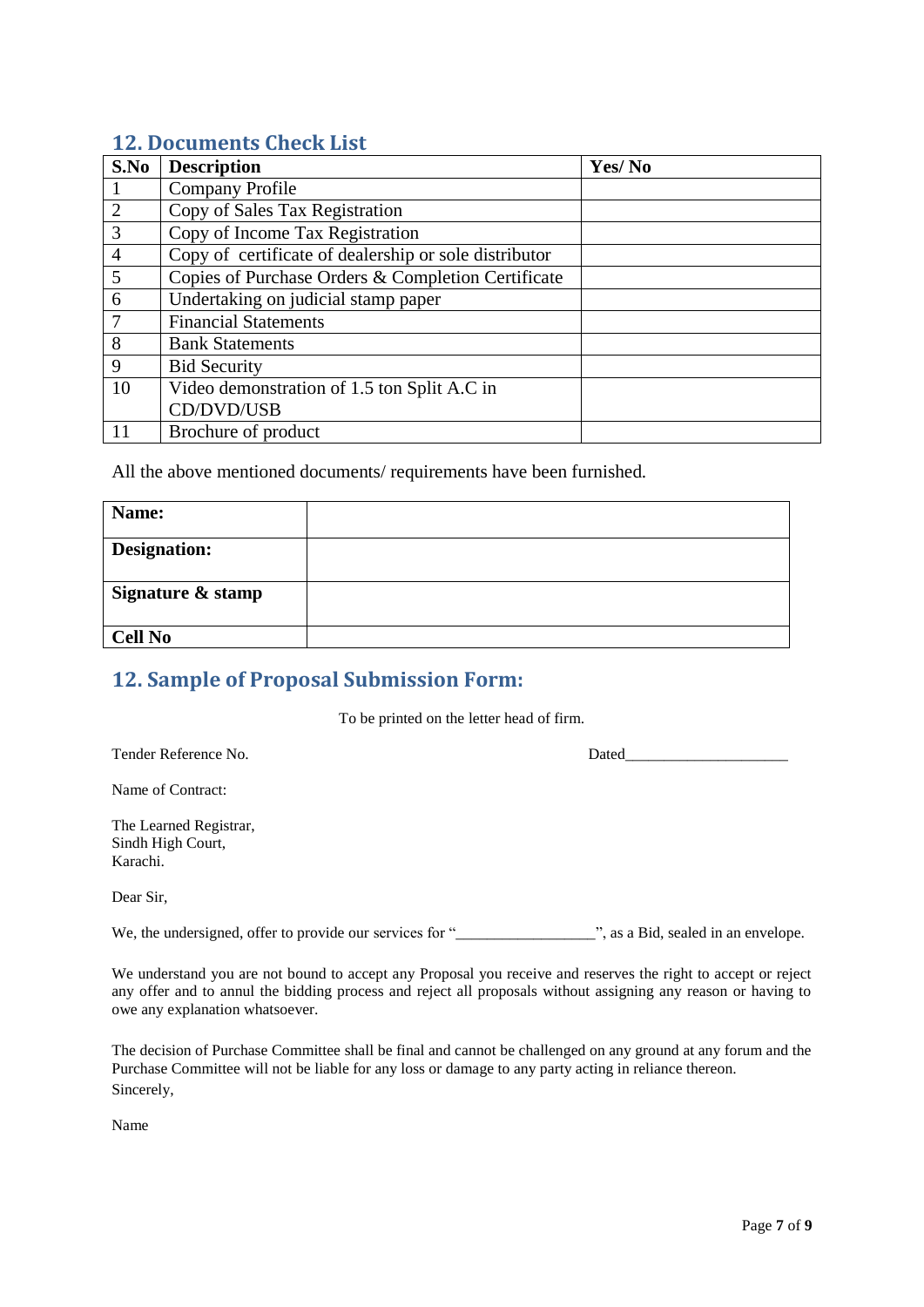## <span id="page-7-0"></span>**13. Sample of Articles of Agreement:**

**This Agreement** made this day of 2017, by and between the Sindh High Court, Karachi, Sindh, including his successors in office and Assignees / Agents, acting through the learned Registrar, hereinafter called the "**SHC**", of the one part,

**And** M/s\_\_\_\_\_\_\_\_\_\_\_\_\_\_\_\_\_\_\_\_\_\_\_\_\_\_\_\_\_\_\_, located at \_\_\_\_\_\_\_\_\_\_\_\_\_\_\_\_\_\_\_\_\_\_\_\_\_\_\_\_\_\_\_\_\_\_\_\_\_, hereinafter called the "**Contractor**" which expression shall include their successors, legal representatives of the second part.

Whereas the **SHC** requires supply of **\_\_\_\_\_\_\_\_\_\_\_\_\_\_\_\_\_\_\_\_\_\_\_\_\_\_\_\_\_\_** and whereas the **Contractor** has agreed to supply, the said items valued at **Rs.\_\_\_\_\_\_\_\_\_\_\_\_\_** and words (\_\_\_\_\_\_\_\_\_\_\_\_\_\_\_\_\_\_\_\_\_\_\_\_\_\_\_\_\_\_\_\_\_\_\_\_\_\_\_) on quarterly basis as per Purchase Orders, subject to the terms and conditions set forth, hereinafter, which have been accepted by the **Contractor**.

#### **Now this Agreement witnesses as follows:**

- 1. In this agreement words and expressions shall have the same meanings as are respectively assigned to them in the **Conditions of Contract** hereinafter referred to.
- 2. The following documents which, for the purpose of identification, have been signed by \_\_\_\_\_\_\_\_\_\_\_\_\_\_\_\_\_\_\_\_\_\_\_\_\_\_ on behalf of the **Contractor,** and by the learned Registrar on behalf of the **SHC**, all of (name and designation of the authorized person)

Which shall be deemed to form and be read and construed as a part of this **Agreement** viz.

- a) Articles of Agreement;
- b) Instructions to Tenderers;
- c) Conditions of Contract;
- d) Contractor"s Offer including the relevant correspondence prior to signing of this Agreement with all Annexures duly filled in.
- e) The specifications of the items; and
- f) Bill of Quantity with prices.
- 3. In consideration of the payment to be made to the Contractor, the **Contractor** hereby **covenants** with the SHC to supply & deliver all items in conformity in all respects of the Contract on quarterly basis, as mentioned in Purchase Orders.
- 4. The **SHC** hereby **covenants to pay** the Contractor in consideration of the supply & delivery of items at the contact price on quarterly basis subject to release of funds.

**In Witness Thereof** the parties have hereunto set their respective hands and seals, the day, month and year first above written.

#### **WITNESSES:**